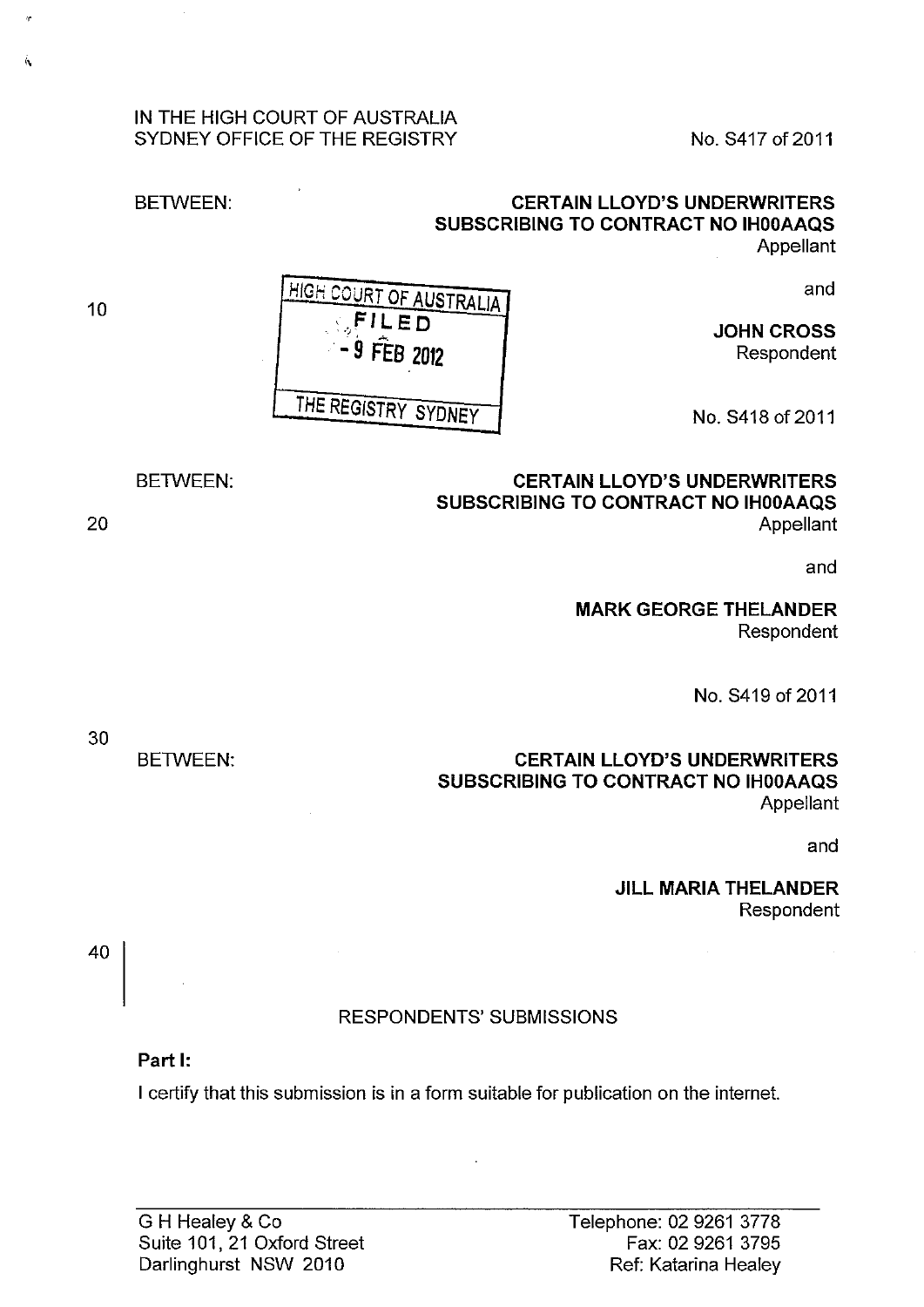### **Part II:**

- 1. The Respondents agree with the Appellant's statement of the relevant statutory position in paragraphs 1, 2 and 3 of Part II of its submissions.
- 2. The principal issue is whether the meaning of "personal injury damages" referred to in s 1980 of the Legal Profession Act 1987 (NSW) and then in s 338 of the Legal Profession Act 2004 includes damages caused by an intentional act done with intent to cause harm when,
- a. those sections state that "personal injury damages" "has the same 10 meaning as in the Civil Liability Act 2002 (NSW)" and "has the same meaning as in Part 2 of the Civil Liability Act 2002" respectively, and,

b. the Civil Liability Act specifically excludes from its operation civil liability in respect of an intentional act done with intent to cause injury.

3. The Respondents agree with the related issue stated by the Appellants, as to which Legal Profession Act applies (1987 or 2004).

#### **Part Ill:**

4. I certify that the Respondents have considered whether any notice should 20 be given in compliance with section 78B of the Judiciary Act 1903 and do not believe that any such notice should be given.

## **Part** IV:

5. The Appellant's statement of facts is not contested.

### **Part V:**

6. The Appellant's statement of applicable statutes and regulations is accepted.

## 30 **PartVI:**

7. It is agreed that the question of whether the provisions of the Legal Profession Act 1987 or the Legal Profession Act 2004 does not affect the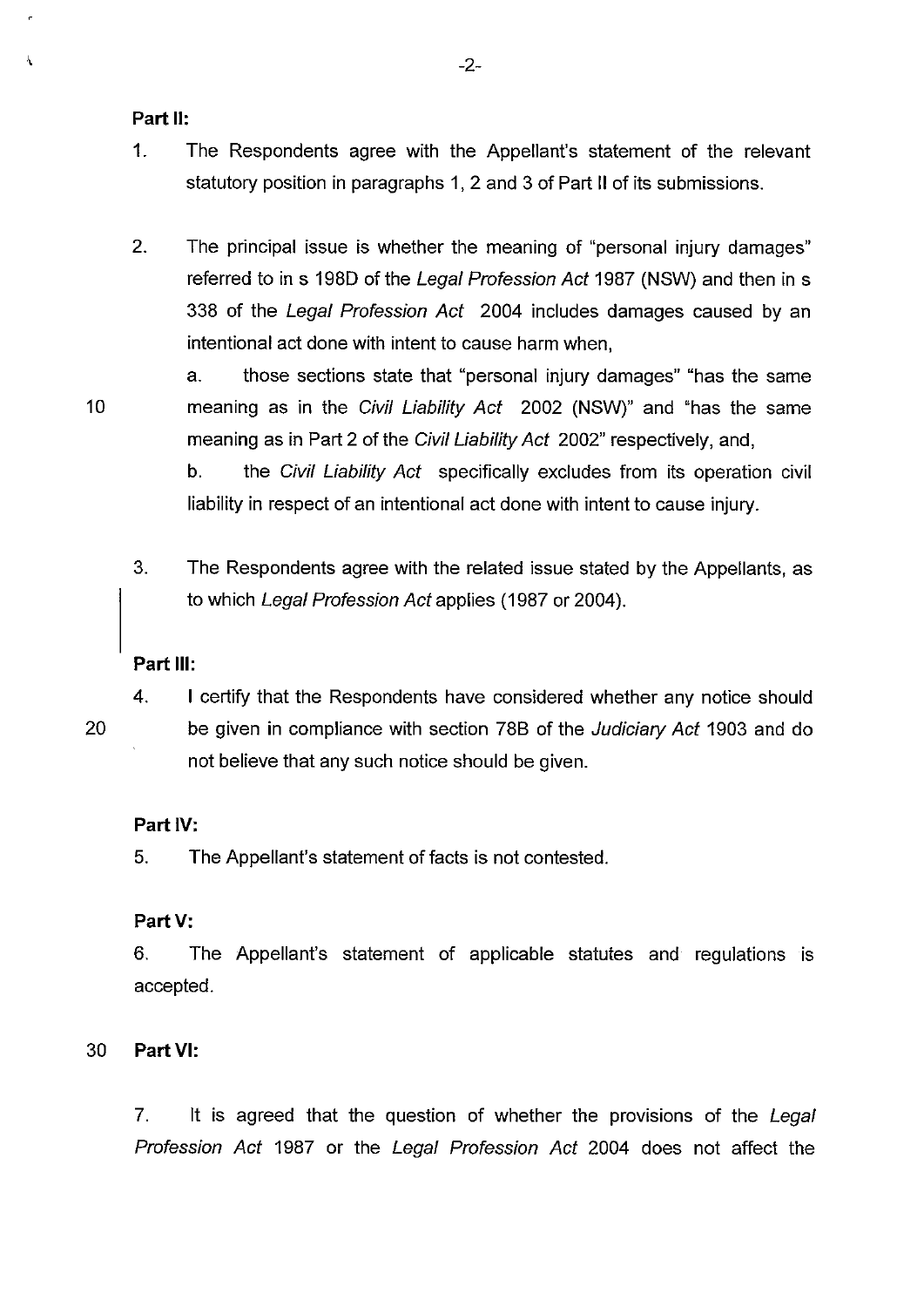determination of the principal issue in the appeal. Nevertheless, the Respondents submit that it is the 2004 Act that applies, for the reasons stated by Basten JA in the court below.

8. The range of "matters" in relation to which legal services may be provided is obviously extremely wide. Even in relation to a claim for damages there could be a number of "matters" for which legal services would be provided at different times. Simple examples are the addition of a party or the commencement of fresh proceedings. Clause 18 of the savings and transitional provisions in Schedule 9 of 10 the 2004 Act (set out in paragraph 16 of the judgment of Basten JA) logically divides the operation of the two acts according to whether the client instructions were given before or after the commencement of operation of the 2004 Act.

9. In this case the question of what costs order should be sought did not arise until the judgment on liability was given in November 2009. It seems entirely logical that the retainer of the Respondents' solicitors in relation to their further legal services, and the costs liability of the Appellant would then be governed by the 2004 Act because they were in relation to a new "matter".

20 10. The principal issue in the appeal is the interpretation of "personal injury damages" in ss 198C and 1980 of the 1987 Legal Profession Act or ss 337 and 338 of the 2004 Legal Profession Act (as the case may be).

11. It is submitted that it is appropriate to consider the relevant provisions of the Legal Profession Acts and the Civil Liability Act as one piece of legislation. In State of NSW v Williamson [2011] NSWCA 183, Campbell JA gave a detailed account of the relevant legislative history and in paragraph· 79 he observed that the costs restriction provisions of the Legal Profession Act 1987, were contained Division 58 inserted by Schedule 2 of the Civil Liability Act 2002. He noted that,

30 "Division 58 was part of a single legislative scheme enacted by the Civil Liability Act 2002."

 $\overline{\mathbf{C}}$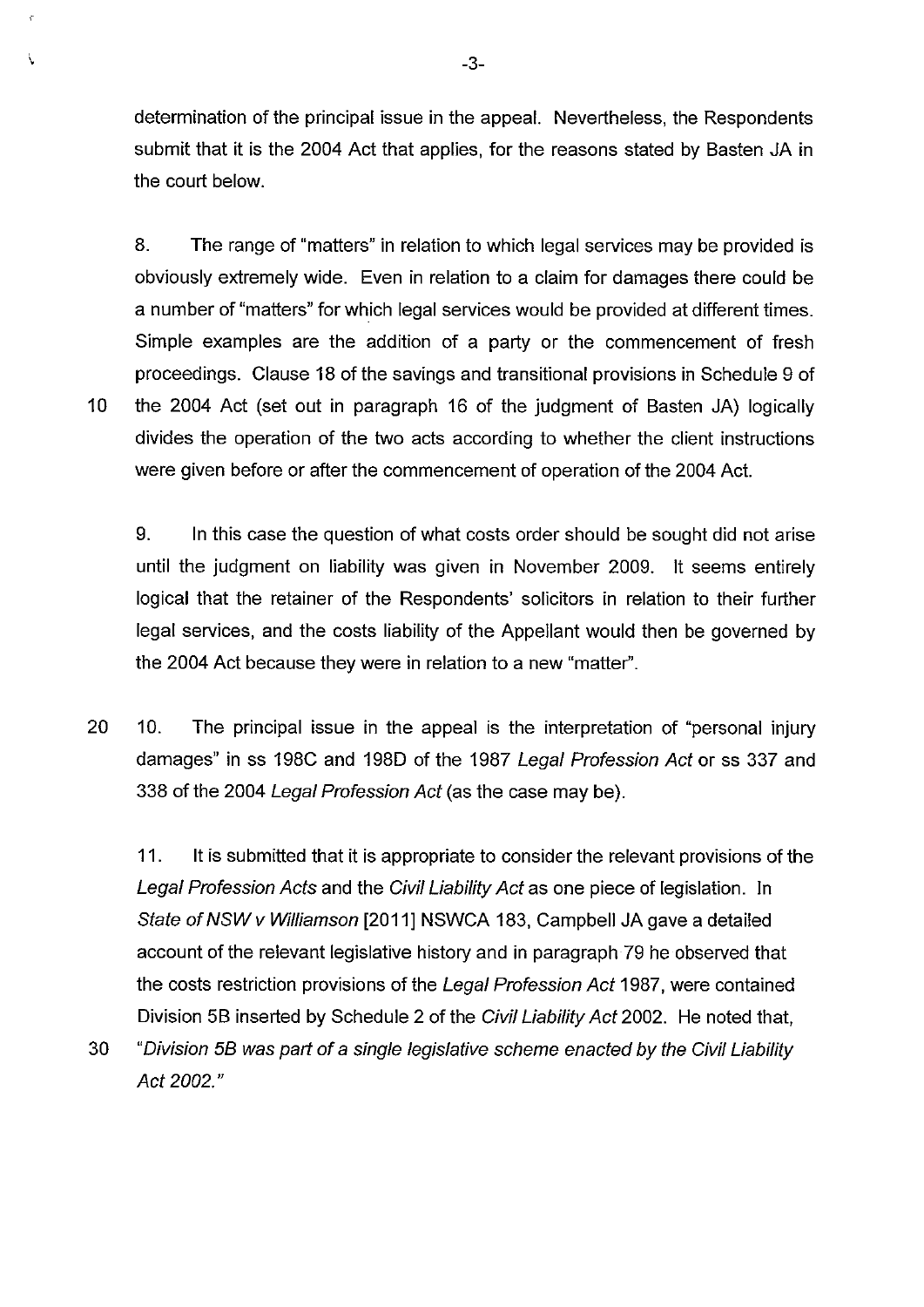12. In Commissioner for Railways (NSW) v Agalianos (1955) 92 CLR 390 at 397, Dixon CJ said, "the context, the general purpose and policy of a provision and its consistency and fairness are surer guides to its meaning than the logic with which it is constructed". That statement has been cited and followed in Project Blue Sky Inc v Australian Broadcasting Authority (1998) 194 CLR 353 at [69] by McHugh, Gummow, Kirby and Hayne JJ, and recently by Kiefel J in Westport Insurance Corporation v Gordian Runoff Ltd (2011) 85 ALJR 1188 at [151]. In Singh v The Commonwealth (2004) 222 CLR 322 Gleeson CJ expressed a similar view at 335 at [19] and [20]. The views of Heydon and Grennan JJ in Byrnes v 10 · Kendle (2011) 85 ALJR 798 at [97] focusing on the objective intention of the legislature, are consistent with those earlier statements.

13. There is no logical reason why "the context, the general purpose and policy of a provision" cannot be discerned with assistance from the scope of application of a provision of a statute.

14. It is accepted that the scope of application of a concept is not the same as the meaning of a concept (Appellant's submissions Part VI, paragraphs 7 and 11 and the references there to the judgments of Campbell and Macfarlan JJA in State 20 of NSW v Williamson). However, it does not follow that the scope of application of a concept may not assist in establishing the meaning of the concept. So it cannot be said that "personal injury damages" has a meaning in Part 2 of the Civil Liability Act that includes personal injury damages caused by an intentional act done with intent to cause injury.

15. If the scope of application was not to be taken into account in the subject definition, one would expect that sections 198C and 337 of the respective Legal Profession Acts to reproduce the relevant definition as it is in the Civil Liability Act when both the Civil Liability Act and the costs limitation provisions of the Legal

30 Profession Act were introduced as a single package of reforms in the Civil Liability Act and were clearly intended to work in harmony. Surely, scope of application is an element of the relevant context of the concept (the defined expression). These

 $\cdot$  -4-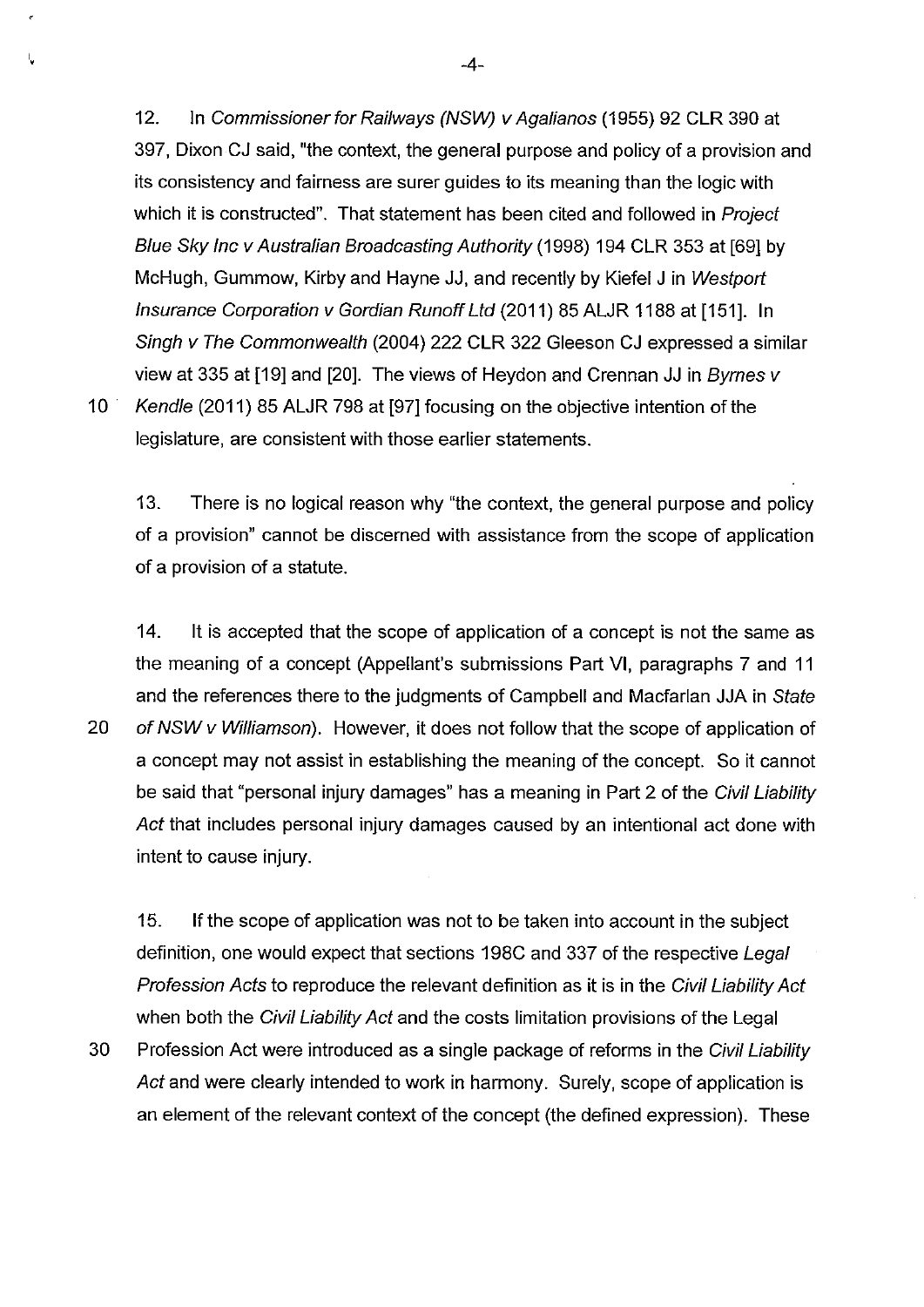points are consistent with the reasoning of Hodgson JA in his reconsideration of the issue in State of NSW v Williamson at paragraph 4.

16. In Gordian Runoff at [151] Kiefel J said, "Context here is used in its widest sense, to include the mischief to which the provision is directed."The mischief being dealt with by this legislation related to personal injury claims other than intentional torts (and some other specific claims for compensation). The clearly stated policy of the *Civil Liability Act* (in section 3B in its present form) is to exclude claims for personal injury damages caused by an intentional act done with intent to 10 cause injury from the restrictions imposed by, inter alia, Part 2 Civil Liability Act (since December 2002). It is consistent with the enactment of that policy that the costs limitation provisions of the Legal Profession Act would limit costs in respect of damages recovered in accordance with the restrictions in Part 2 Civil Liability Act. Consistency is a guide to meaning (see Agalianos, above).

17. The reference by Dixon CJ in Agalianos to "fairness" of a provision as a guide to its meaning leads to the contrast between the application of the costs limitation provisions of the Civil Liability Act to actions for negligence compared to those for intentional torts.

20

18. Each of the Respondents in these appeals was violently assaulted by security guards and each was bitten by a Rottweiler dog under the control of those guards. Damages were limited by the Appellant's policy of insurance which excluded aggravated and exemplary damages. The District Court trial occupied approximately twenty two days. The Cross and the two Thelander hearings were concurrent, with evidence in each being evidence in the others. The damages recovered by each were less than the threshold for the cost cap, \$100,000.

19. Using those facts as an example, there is no apparent fairness or logical 30 justification in limiting the costs of such proceedings when the restraints imposed by Part 2 of the Civil Liability Act on actions for negligence do not apply to the intentional torts involved. Nor is there the "consistency" referred to by Dixon CJ in the passage cited.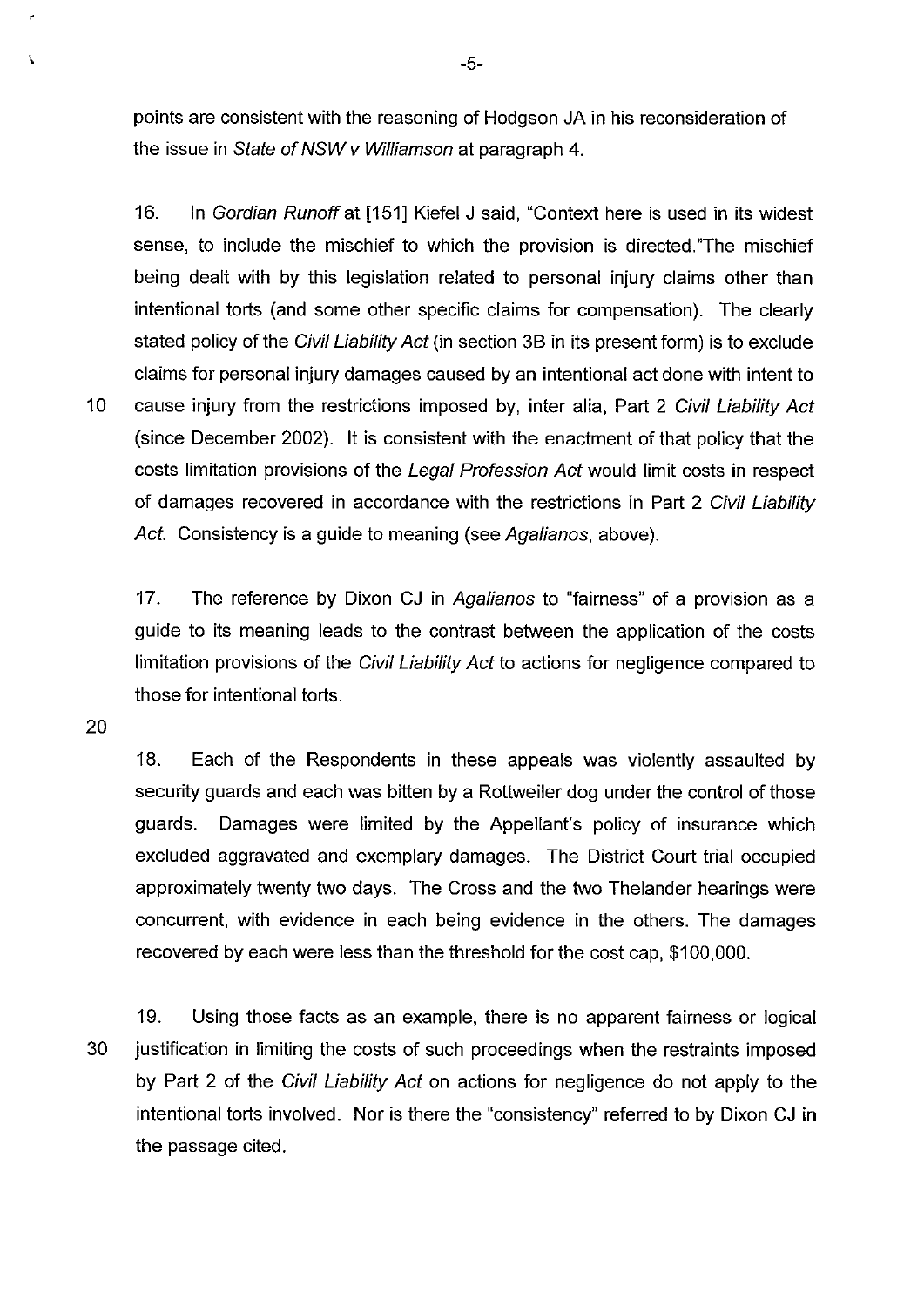20. The fact that the exclusion of specific compensation claims from the relevant Legal Profession Act costs provisions overlaps but does not coincide with the exclusions in s 38 Civil Liabilitiy Act is a curiosity that may not assist the argument of either party. So much is indicated in the reasons of the court below (Basten JA at paragraphs 57- 59, with whom Hodgson JA agreed at paragraph 1, and Sackville JA at paragraphs  $76 - 78$ ). However, it is submitted that the observations made by Campbell JA in State of NSW v Williamson at paragraphs 91 and 92, as to the "different roles" that the subject exception provisions had to 10 play does not detract from the point that the exclusions from the Civil Liability Act in s 38 would become exclusions from the meaning of personal injury damages as having "the same meaning as in Part 2 of the Civil Liability Act 2002".

Ł

21. His Honour's identification of circumstances (at paragraph 92) when exceptions specified in s 198C(2) of the 1987 Act would not be also covered by the s 38 Civil Liability Act exceptions would suggest a reason for the duplication of the references to statutory exceptions in the two Acts. That is, while the exceptions of "awards of damages" in the cases specified in s 38(1) would (on the Respondents' argument) be excluded from the relevant definition in the Legal

20 Profession Act 1987 or 2004, so also would any "compromise or settlement of a claim" (paragraph 92) and a case of where "a claim yielded nothing to the claimant", subject to there being a complying legal practitioner and client costs agreement, (also paragraph 92 of his Honour's reasons. In short, the exceptions in s 198C(2) picked up circumstances not covered by the exceptions of "awards of damages" in relation to the same statutory claims referred to in s 3B(1) Civil Liability Act. As his Honour pointed out in paragraph 84, "the exceptions from the operation of Division 58 1987 LP Act, contained in s 198C(2) ... were cast in language appropriated to the cap on costs operating by reference to "the amount recovered on a **claim** for personal injury damages". That, of course, is a broader 30 scope of recovery of money than is an award of damages.

22. The logic of excluding intentional torts from the cost capping provisions can be powerfully illustrated by the facts in State of New South Wales v lbbett (2006)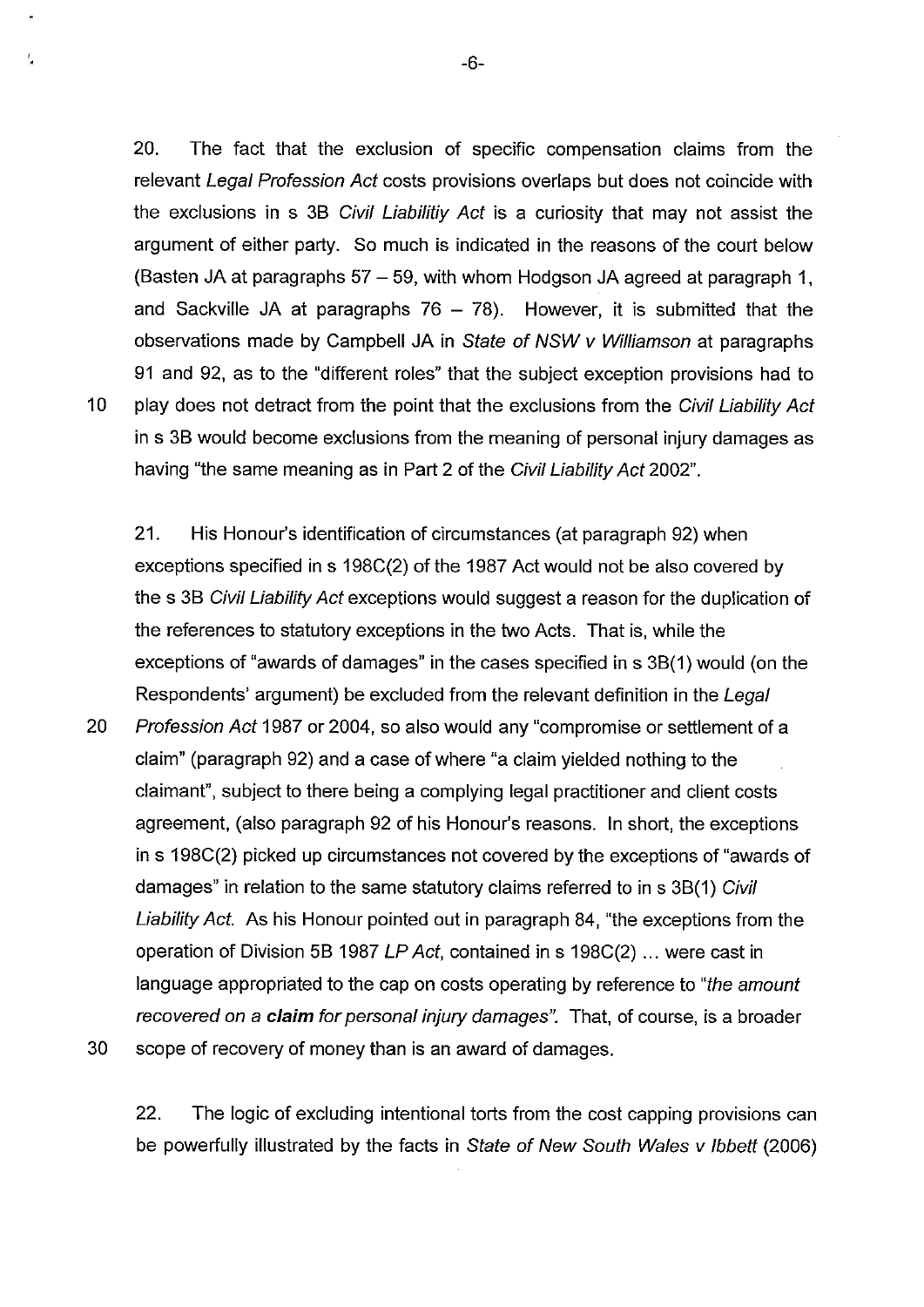229 CLR 638. Mrs lbbett had a pistol pointed at her in a threatening manner by a police officer. She succeeded in an action for assault. Under the subject cost capping provisions if she claimed no damages for personal injury there would be no cost cap. However, if she claimed damages for "impairment of her mental condition" or other recognised personal injuries, she would have claimed "personal injury damages" and her costs would be capped by the Legal Profession Act, unless intentional torts done with intent to cause injury are excluded from the meaning of that expression in Part 2 Civil Liability Act. If she had been pistol whipped the illustration would be magnified.

10

ĩ,

23. There is a clear rational basis for the NSW Parliament to have excluded intentional torts with intent to cause injury from the cost capping provisions of the Legal Profession Act 1987 (NSW) and its successor of 2004, and from the Civil Liability Act. It lies in the policy differences between personal injury damages claims based on negligence and those based on intentional torts. Those differences provided obvious logical reasons for the exclusion. They are common to the views of all three judges in the Court of Appeal. They are identified by Sackville JA at [74]- [75]. Basten JA deals with them at [39]- [52]. Hodgson JA, after agreeing with the relevant parts of the reasons of Basten JA, at [1] was 20 explicit in State of New South Wales v Williamson [2011] NSWCA 183 at [4]. In Williamson, Campbell JA recognised the policy reason for exclusion of intentional torts from the cost capping provisions, at [29] but then did not go beyond a literal approach to construction (as his Honour explained in [29].

### **Part VII:**

24. There is no notice of contention or cross-appeal.

30